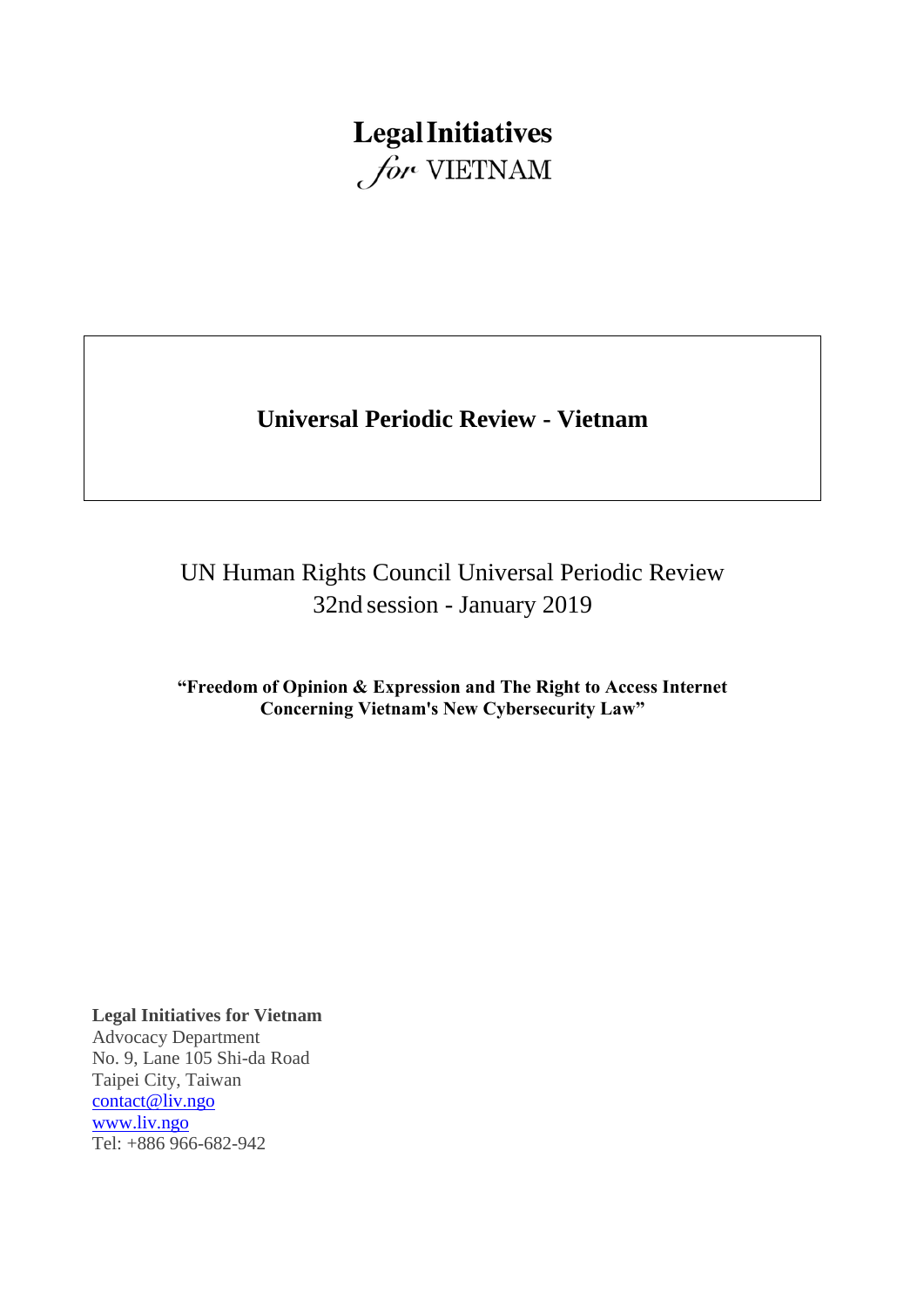#### **A. Preamble**

- 1. In 2016, the Human Rights Council passed a resolution without a vote, to include an addition to Article 19 of the Universal Declaration of Human Rights, recognizing that the right to internet access is a human right.
- 2. Accordingly, section 32 now adds "the promotion, protection, and enjoyment of human rights on the internet" to "the right to freedom of opinion and expression; this right includes freedom to hold opinions without interference and to seek, receive and impart information and ideas through any media and regardless of frontiers," previously stated in Article 19.
- 3. Vietnam was a member of the HRC then and also was among those that did not object to the resolution.
- 4. Vietnam was also among the 193 countries that have pledged to realize the Agenda 2030's 17 Sustainable Development Goals (SDGs), in which improving internet quality, sustainability, and accessibility is an inseparable and integral part(1). Thus, it is essential for the Vietnamese government to continue its commitment to treat the right to internet access as a human right and in doing so, it shall immediately repeal the Cybersecurity Law passed on June 12, 2018.
- 5. Legal Initiatives for Vietnam (LIV) was formed by a group of Vietnamese lawyers, jurists, and journalists who have been working with various independent CSOs in the country since at least 2011. LIV works to improve the political and legal framework and culture in Vietnam through the implementation of universal values of human rights, democracy, and the rule of law. LIV's objectives are:

(1) to promote human rights, democracy and the rule of law in Vietnam by practicing high-quality and independent journalism, providing knowledge, accurate information as well as in-depth analyses of our thematic issues;

(2) to train a new generation of independent journalists and activists with a strong background in laws and politics;

(3) to generate public awareness about Vietnam's current politics and human rights situation on the international stage.

<sup>&</sup>lt;sup>1</sup> Vietnam Investment Review: Vietnam launches an action plan to reach Agenda 2030 goals, http://www.vir.com.vn/vietnam-launches-action-plan-to-reach-agenda-2030-goals-50473.html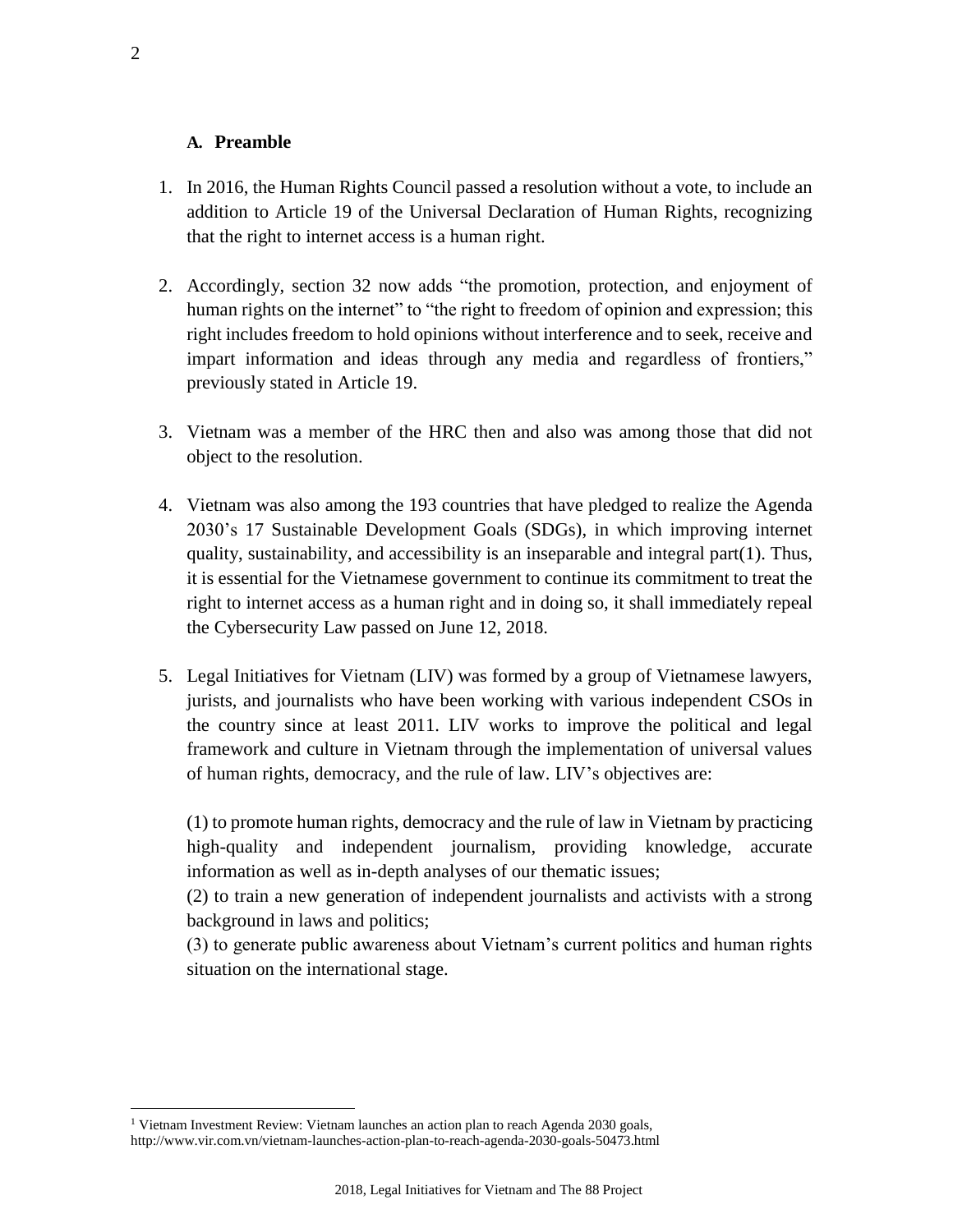### **B. PARTIAL OR LACK OF IMPLEMENTATION OF RECOMMENDATIONS ACCEPTED BY VIETNAM**

- 6. In May 2009, under its 1<sup>st</sup> Universal Periodic Review (UPR) cycle, Vietnam was reviewed at the 12th session of the Human Rights Council Universal Periodic Review. In September 2009, it subsequently responded to these recommendations (A/HRC/12/11). Vietnam received the following three recommendations regarding internet freedom:
	- a. Take steps to ensure that full respect for the freedom of expression, including on the internet, is implemented in current preparations for media law reform (Sweden). **SUPPORTED/ACCEPTED**
	- b. Lift restrictions on internet usage such as filtering and surveillance (Netherlands). **NOTED**
	- c. Demonstrate its commitment to article 69 of its Constitution, article 19 of ICCPR and article 19 of the Universal Declaration of Human Rights by ensuring freedom of expression for members of the press without fear of arbitrary arrest or prosecution, provide for the free flow of information on the internet and abolish restrictive regulations on blogging and the media (United States of America). **NOTED**
- 7. In February 2014, under its  $2^{nd}$  UPR cycle, Vietnam was reviewed at the 18<sup>th</sup> session of the Human Rights Council Universal Periodic Review (A/HRC/26/6). In June 2014, at the 26th plenary session, it subsequently responded to these recommendations (A/HRC/25/5/Add.1). There were 12 UPR recommendations related to internet freedom:
	- a. Ensure that any law governing the internet is in compliance with the international human rights obligations of Viet Nam as a State party to ICCPR (Belgium). **SUPPORTED/ACCEPTED**
	- b. Actively promote steps to guarantee freedom of expression, as well as the freedom and independence of the press, including on the internet (Japan). **SUPPORTED/ACCEPTED**
	- c. Allow bloggers, journalists, other internet users and non-governmental organizations (NGOs) to promote and protect human rights specifically by ensuring that laws concerning the internet comply with the freedom of expression and information (Netherlands). **SUPPORTED/ACCEPTED**
	- d. Repeal or modify the Penal Code relating to national security particularly Articles 79, 88 and 258, to prevent those articles from being applied arbitrarily to impede freedom of opinion and expression, including on the internet (France). **NOTED**
	- e. Revise "Decree 72" and "Decree 174" relating to the management, provision, and use of the internet, to ensure their consistency with international human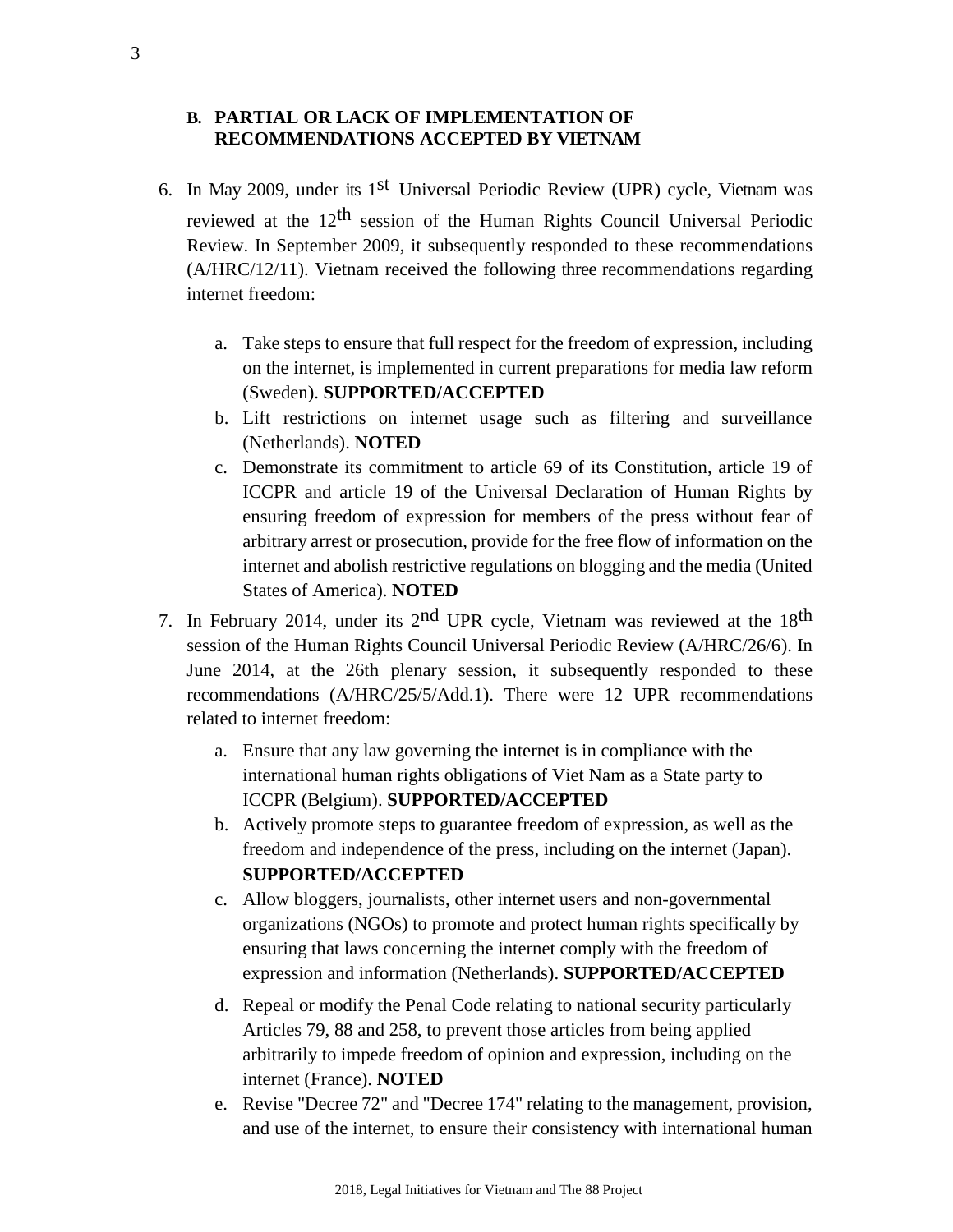rights obligations, and in particular with Articles 19, 21 and 22 of ICCPR (Ireland). **SUPPORTED/ACCEPTED**

- f. Ensure that Decree 72, concerning the management, provision, and use of internet services and information online, is implemented in a manner that does not limit individuals' rights to voice their opinions online (Finland). **SUPPORTED/ACCEPTED**
- g. Amend the provisions concerning offenses against national security which could restrict freedom of expression, including on the internet, particularly articles 79, 88 and 258 of the Penal Code, to ensure its compliance with Viet Nam's international obligations, including ICCPR (Canada). **SUPPORTED/ACCEPTED**
- h. Take the necessary measures to protect freedom of expression and press freedom, including through the internet (Brazil). **SUPPORTED/ACCEPTED**
- i. Undertake measures enabling unrestricted access and use of the internet to all citizens and undertake measures to guarantee the freedom of opinion and expression to everyone, as well as the freedom of press and media in the country (Estonia). **SUPPORTED/ACCEPTED**
- j. In line with its previous commitments, take all measures to ensure that freedom of expression, including on the Internet, is fully guaranteed in law and practice by bringing its legislation in line with the obligations of Viet Nam under ICCPR (Hungary). **SUPPORTED/ACCEPTED**
- k. Maintain the momentum of development of the mass media, including the Internet, to protect freedom of expression (Pakistan). **SUPPORTED/ACCEPTED**
- l. Fulfill its obligation under ICCPR and fully guarantee the freedom of assembly and freedom of expression on the internet as well as offline to all its citizens (Germany). **SUPPORTED/ACCEPTED**
- 8. Vietnam accepted 11 out of the above 12 recommendations in June 2014. However, with the newly passed Cybersecurity Law in June 2018, Vietnam had failed to implement these recommendations. According to this new law, Vietnam will require foreign companies to open an office or a representative branch in Vietnam, to store their users' data in Vietnam, and to provide personal information of their users to the government of Vietnam upon request. This law directly threatens Vietnamese users' right to privacy and their freedom of speech.
- 9. Instead of following through and implementing the recommendations listed above, Vietnam enacted the new Cybersecurity law which follows and expands on similar provisions in the Decree 72. The new law puts even more restrictions on the management, provision, and use of internet services and online information. It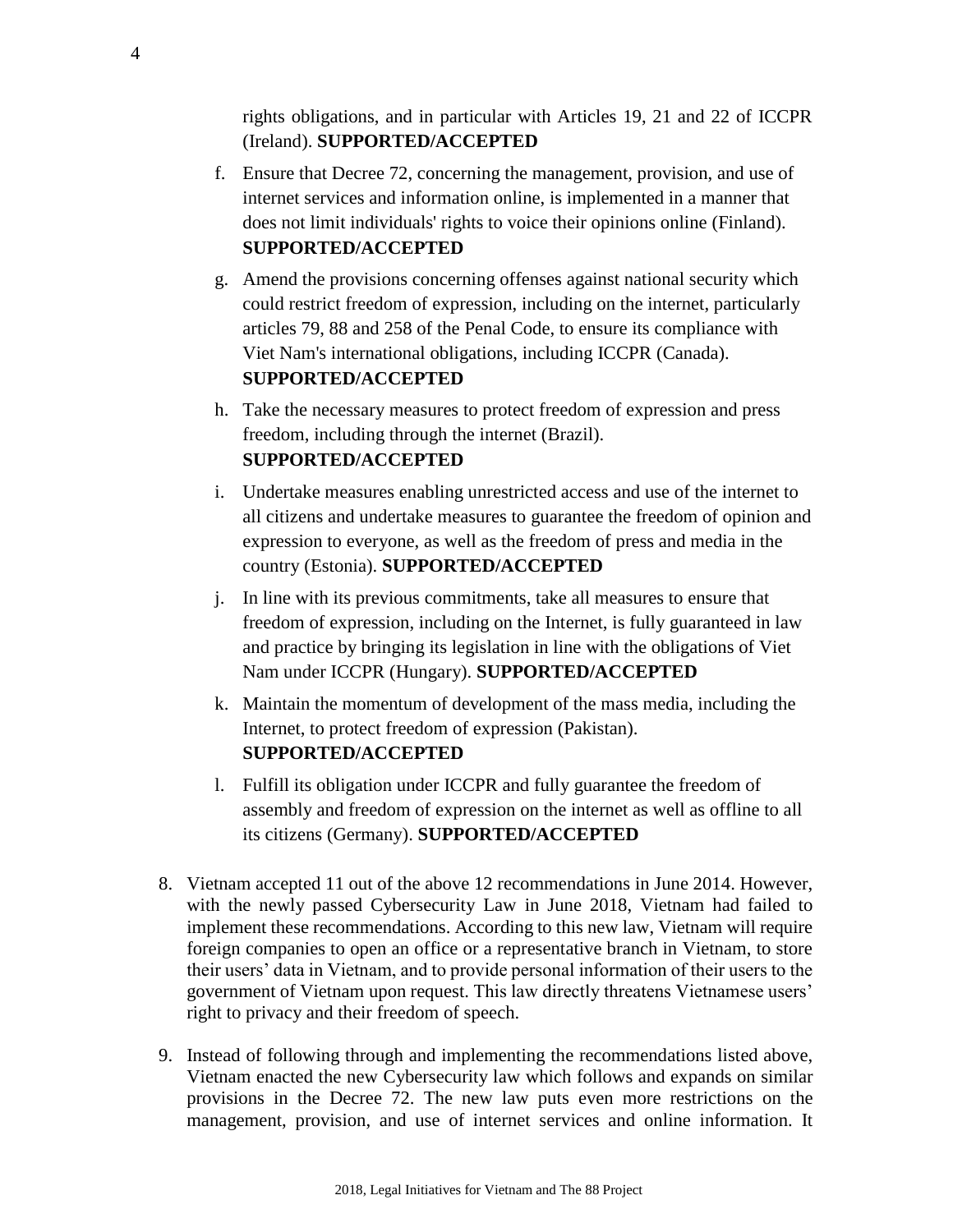contains exhaustive provisions establishing content-filtering and censorship, and outlawing thoroughly defined "prohibited acts."

# **C. CHALLENGES TO THE SITUATION REGARDING INTERNET FREEDOM IN VIETNAM**

# **I. Political background and legislative context in Vietnam regarding freedom of opinion and expression concerning internet freedom**

- 10. Despite the fact that Vietnam has been under a strict one-party rule for over seven decades in the North, and over four decades as to the whole country, the internet, especially various social media platforms like Facebook and Twitter, has been somewhat beyond the government's control and becoming more influential day by day in society. It is partly because the Vietnamese government cannot build a "Great Firewall" like China.
- 11. Therefore, the recently passed Cybersecurity law in June 2018, is the latest and so far, the most ambitious attempt of the Vietnamese government, to gain back control of the internet and to restrict the people's freedom of expression.
- 12. According to Human Rights Watch (HRW), 2017 was a challenging year for human rights activists in Vietnam, and the government had intensified their crackdown on the people's right to express their opinions, especially on the internet.
- 13. HRW reported, the "authorities arrested at least 41 rights advocates and bloggers for joining protests or other events or publishing articles critical of the government. During the first five months of 2018, Vietnamese Communist Party-controlled courts prosecuted at least 26 rights defenders. Several were sentenced to more than ten years in prison." (2) Reporters Without Borders ranks Vietnam at 175 out of 180 countries in the recent report on the free press while Freedom House categorizes Vietnam as a "not free" country(3). The Freedom on the Net index provided by Freedom House in 2017 also gave Vietnam an Internet Freedom Score of 76/100 with 100 being the least free.

### **II. The Cybersecurity Law Recently Passed on June 12, 2018**

14. Approximately one year ago, in June 2017, Vietnam's Ministry of Public Security (MPS) submitted their proposal of the Cybersecurity bill ("CS law" hereafter) to the government. After going through various collections of public comments and seven draft versions of the law, the final draft was provided to the National Assembly when they met in May 2018. This draft was again revised the day before the National Assembly's members supposed to cast their votes. In the end, the CS law was passed by an overwhelming 86.86% on June 12, 2018.

<sup>2</sup> Human Rights Watch - Vietnam: Withdraw Problematic Cyber Security Law,

https://www.hrw.org/news/2018/06/07/vietnam-withdraw-problematic-cyber-security-law

<sup>&</sup>lt;sup>3</sup> [Vietnam,](https://rsf.org/en/vietnam) Reporters Without Borders.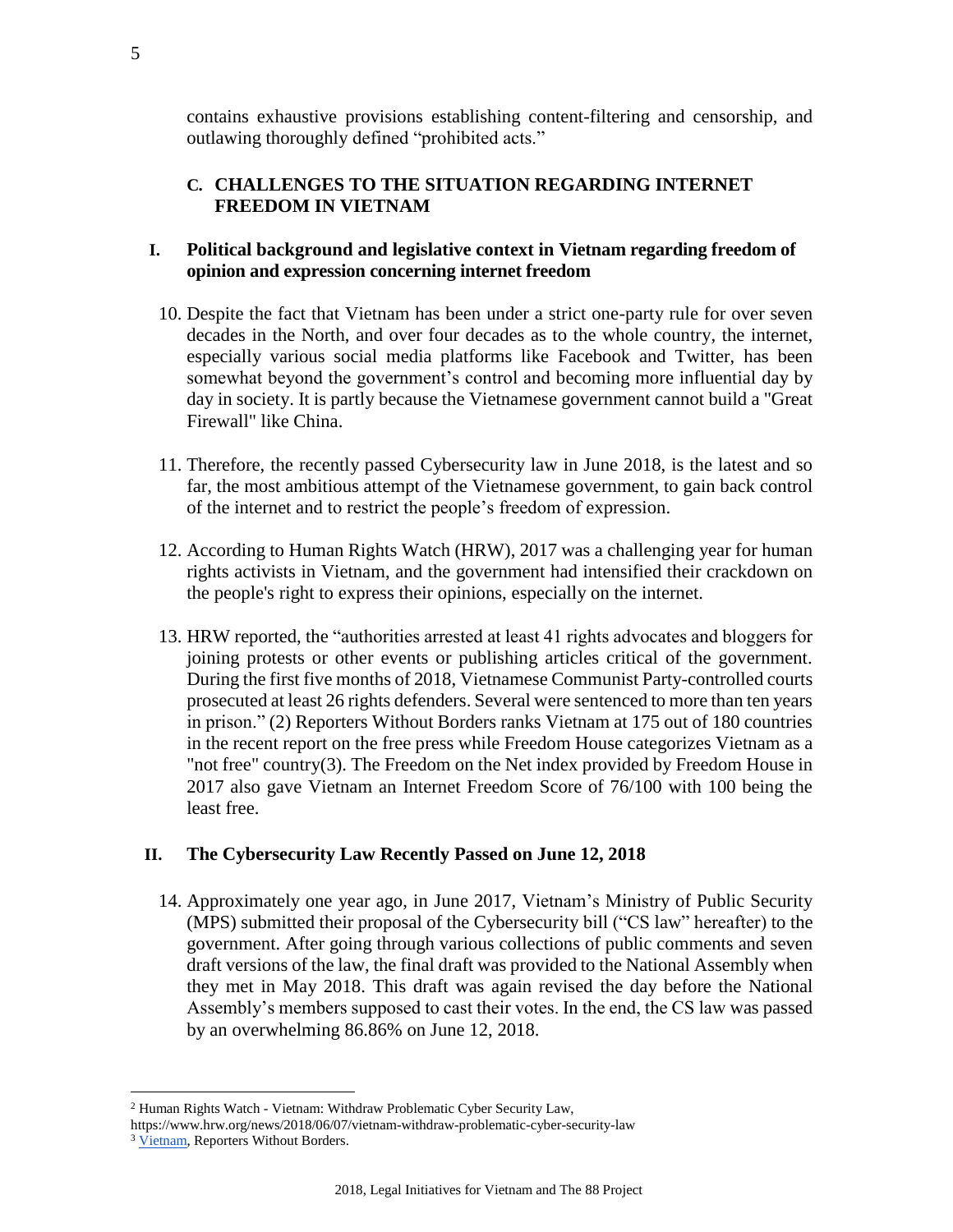15. Together with the Special Economic Zones draft bill, the CS law caused mass protests in many large cities across Vietnam on June 10, 2018. Protesters were seen in videos and photographs getting beaten up by police forces, both in plainclothes and uniforms. Many of them, including one American citizen - William Anh Nguyen - are still detained and charged with disrupting public order (4).

### **III. Analysis: violations of international human rights law**

- 16. Before identifying the concerns raised by the CS law, we want to note that Article 19 of the International Covenant on Civil and Political Rights (ICCPR) (5), which Vietnam ascended to on September 24, 1982, protects everyone's right to hold an opinion without interference and their "freedom to seek, receive and impart information and ideas of all kinds, regardless of frontiers and through any media."
- 17. Paragraph(3) of Article 19 further provides, while there are allowable restrictions on the right to freedom of expression, but such restrictions must be "provided by law", and necessary for "the rights or reputations of others" or "for the protection of national security or of public order (ordre public), or of public health and morals". Permissible restrictions on the internet are the same as those offline (A/HRC/17/27).
- 18. Also, there is a special correlation between Article 19 and Article 17 of the ICCPR. "Articles 17 and 19 of the ICCPR are intimately connected, as the right to privacy is often understood to be an essential requirement for the realization of the right to freedom of expression (A/RES/68/167, A/HRC/27/37, A/HRC/23/40, A/HRC/29/32)." (6)
- 19. With respect to the above standards, we would like to address the following specific observations and concerns raised by the most problematic provision, Article 26 (please see Annex 1), of Vietnam's new CS law, to demonstrate how this law was enacted to put improper restrictions on the freedom of expression in direct violation of international human rights laws.
	- *Concerns of violations of international human rights standards:*
- 20. The State has a legitimate interest and responsibility to protect against threats directed at their national security. The question that arises here relates to the way in which the CS law seeks to achieve legitimate objectives, in particular, the responsibilities it places upon private companies to cooperate with the police and to

<sup>4</sup> The Vietnamese Magazine: Black Sundays Report: Brutal Police Crackdown on Civilians,

https://www.thevietnamese.org/2018/06/black-sundays-report-vietnamese-peoples-response-to-police-brutality-duringjune-2018-protests/

<sup>5</sup> International Covenant on Civil and Political Rights, Article 19,

https://www.ohchr.org/en/professionalinterest/pages/CCPR.aspx

<sup>6</sup> David Kaye, Report of the Special Rapporteur to the Human Rights Council on the use of encryption and anonymity to exercise the rights to freedom of opinion and expression in the digital age, https://documents-ddsny.un.org/doc/UNDOC/GEN/G15/095/85/PDF/G1509585.pdf?OpenElement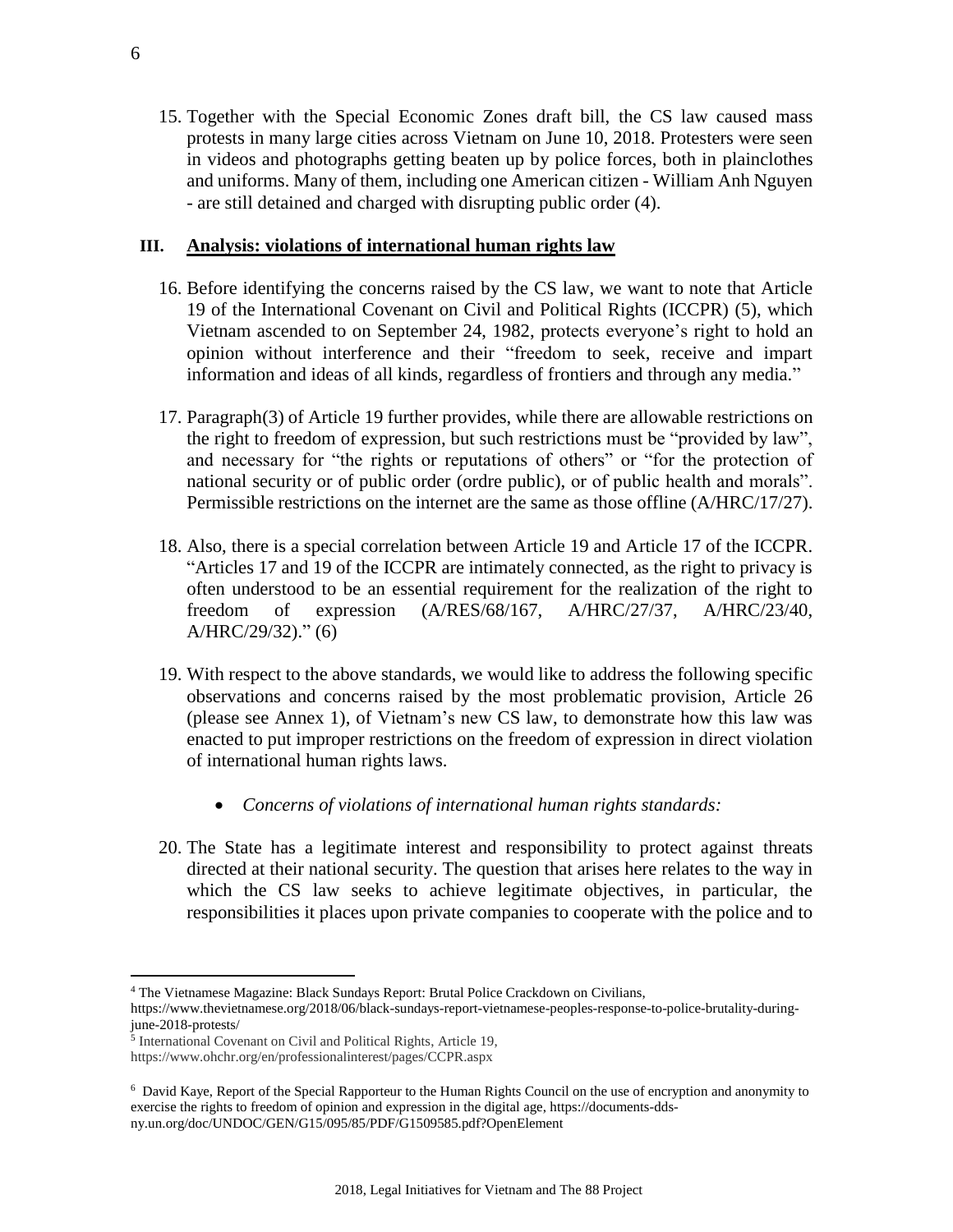regulate the exercise of freedom of expression, and whether the measures proposed by this law would be lawful under international human rights law.

- 21. The obligations which place upon private companies the responsibility to regulate and take down content posted by their users raise serious concerns with respect to the freedom of expression and the right to access the internet.
- 22. A restriction on the dissemination of information on the internet using vague and ambiguous criteria, such as "offends the nation, the national flag, the national emblem, the national anthem, great people, leaders, notable people, and national heroes," or "to distort history, deny revolutionary achievements, [or] undermine national solidarity,"(7) is incompatible with Article 19 of the ICCPR.
- 23. The list of potential violations detailed in Article 26 and other provisions of the CS law is overbroad and vaguely worded. Moreover, almost all of the violations covered by the CS law are highly dependent on the context in which the service providers cannot assess. Besides, the loosely defined "service providers" raises questions as to the range of actors covered by the scope of the law. According to the wording, it would cover all kinds of providers, including messaging services.
- 24. The risk of censorship appears even higher considering the strict time periods of 24 hours according to which the private companies must assess and remove content in violation of the CS law. Facing short deadlines to comply could lead these companies to over-regulate as a precaution to avoid finding themselves in violations of the CS law. Such pre-cautionary censorship would interfere with the people's right to seek, receive and impart information of all kinds on the internet under Article 19 ICCPR.
- 25. Most importantly, we are deeply concerned with the lack of judicial oversight concerning the responsibility placed upon private service providers to remove and delete content and to deny services to specific users at the MPS' requests. "Any legislation restricting the right to freedom of expression and the right to privacy must be applied by a body which is independent of any political, commercial, or unwarranted influences in a manner that is neither arbitrary nor discriminatory"(8) (A/HRC/17/27). Thus, the liability placed upon private companies to remove thirdparty content, to store information and data of users on their system for police's access, and also to deny people services absent a judicial oversight as required by the CS law is not compatible with international human rights law.
- 26. We are also concerned at the provisions that mandate the storage and documentation of data concerning violative content and user information related to such content, especially since the police, absent judicial oversight, can order that data be revealed for criminal investigation. This provision of the CS law could undermine the right individuals enjoy to anonymous expression (A/HRC/29/32) under Article 17 ICCPR.

<sup>7</sup> Vietnam's Cybersecurity Law, Articles 8 and 15, https://thuvienphapluat.vn/van-ban/cong-nghe-thong-tin/Luat-an-ninhmang-2018-351416.aspx

<sup>8</sup> Report of the Special Rapporteur on the promotion and protection of the right to freedom of opinion and expression, Frank La Rue, A/HRC/17/27, paragraph 25,

http://www2.ohchr.org/english/bodies/hrcouncil/docs/17session/A.HRC.17.27\_en.pdf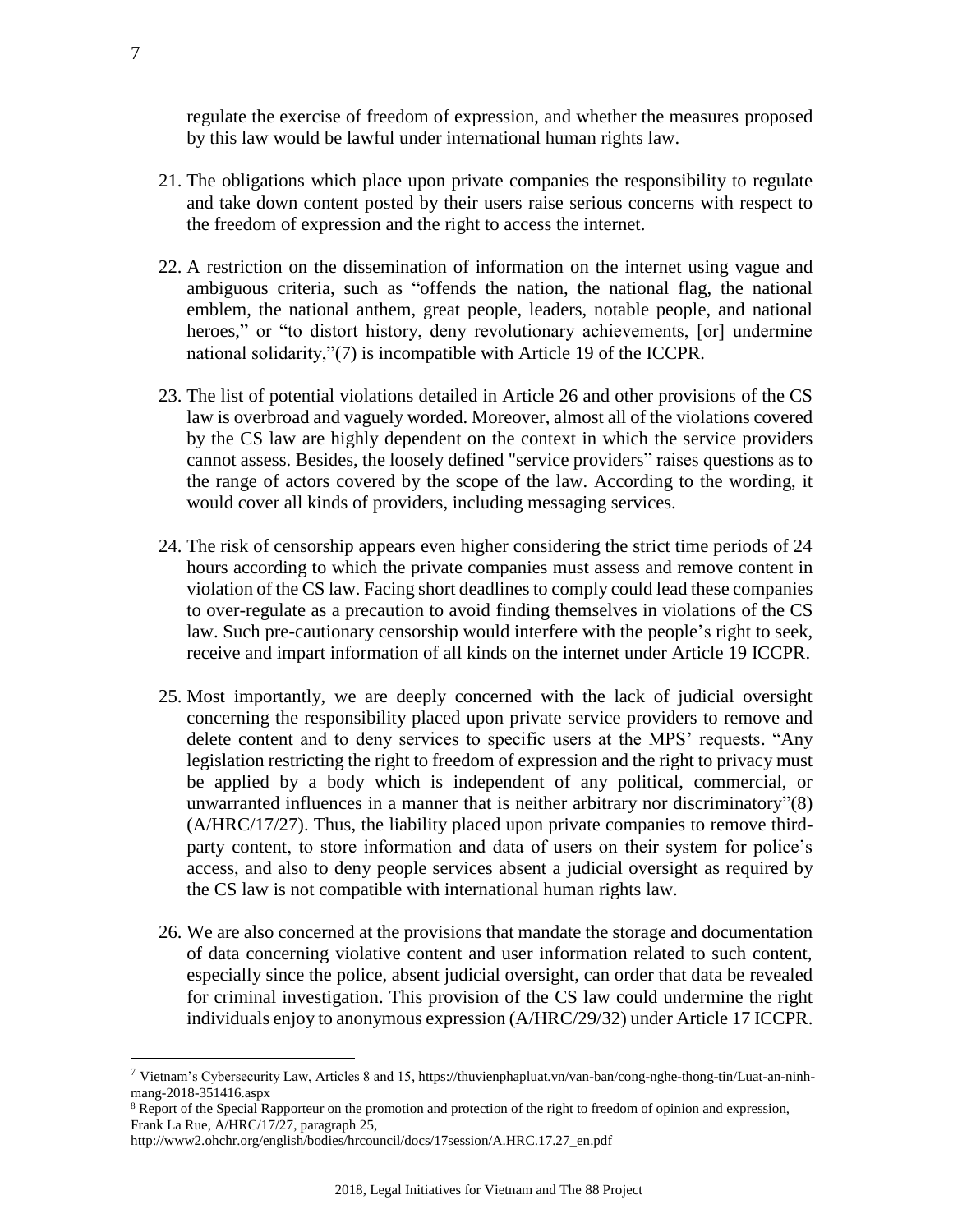- Such restrictions on anonymity, in particular, absent judicial oversight, would simplify the process for the State to obtain identification of individuals accessing or disseminating prohibited content. In short, under the new law, the MPS could have access to any users' confidential data at any time they wish, as long as it is for their "investigation," placing the entire public under the Big Brother's watch.
- 27. Finally, we are concerned about the ongoing implementation of the CS law and possibly the cooperation of foreign service providers such as Google and Facebook before such law takes effect on January 1, 2018. According to state-media, Truong Minh Tuan, the Minister of the MIC stated that Google had removed 6,700 of 7,800 Youtube videos at the request of Vietnam's authorities in the first six months of 2018. Also at the request of the Vietnamese government, Facebook has removed 1000 links alleged to be in violations of Vietnam's laws, removed 107 fake accounts, and 137 accounts which "defame, gossip, propaganda against the Vietnamese Communist Party, the government of Vietnam, and a few links related to Formosa incident and the Central Coast of Vietnam."<sup>9</sup>

#### **D. RECOMMENDATIONS**

8

 $\overline{a}$ 

- 28. LIV calls upon the member states of the UN Human Rights Council to urge the Vietnamese authorities to :
	- 1. Repeal the Cybersecurity Law in its entirety.

2. Ensure that any future laws governing the internet will comply with the international human rights obligations and the ICCPR.

3. Enable unrestricted access and use of the internet to all citizens and undertake measures to guarantee the freedom of opinion and expression to everyone, as well as the freedom of press and media in the country.

4. Release immediately and unconditionally all citizens currently imprisoned for exercising their freedom of expression, including on the internet, particularly those who have been convicted under Articles 79, 88 and 258 of the 1999 Penal Code.

<sup>9</sup> Vietnamplus online newspaper, Some 8000 violating clips, links on Youtube and Facebook have been removed, July 9, 2018, https://www.vietnamplus.vn/gan-8000-clip-duong-link-vi-pham-tren-youtubefacebook-bi-go-bo/512484.vnp